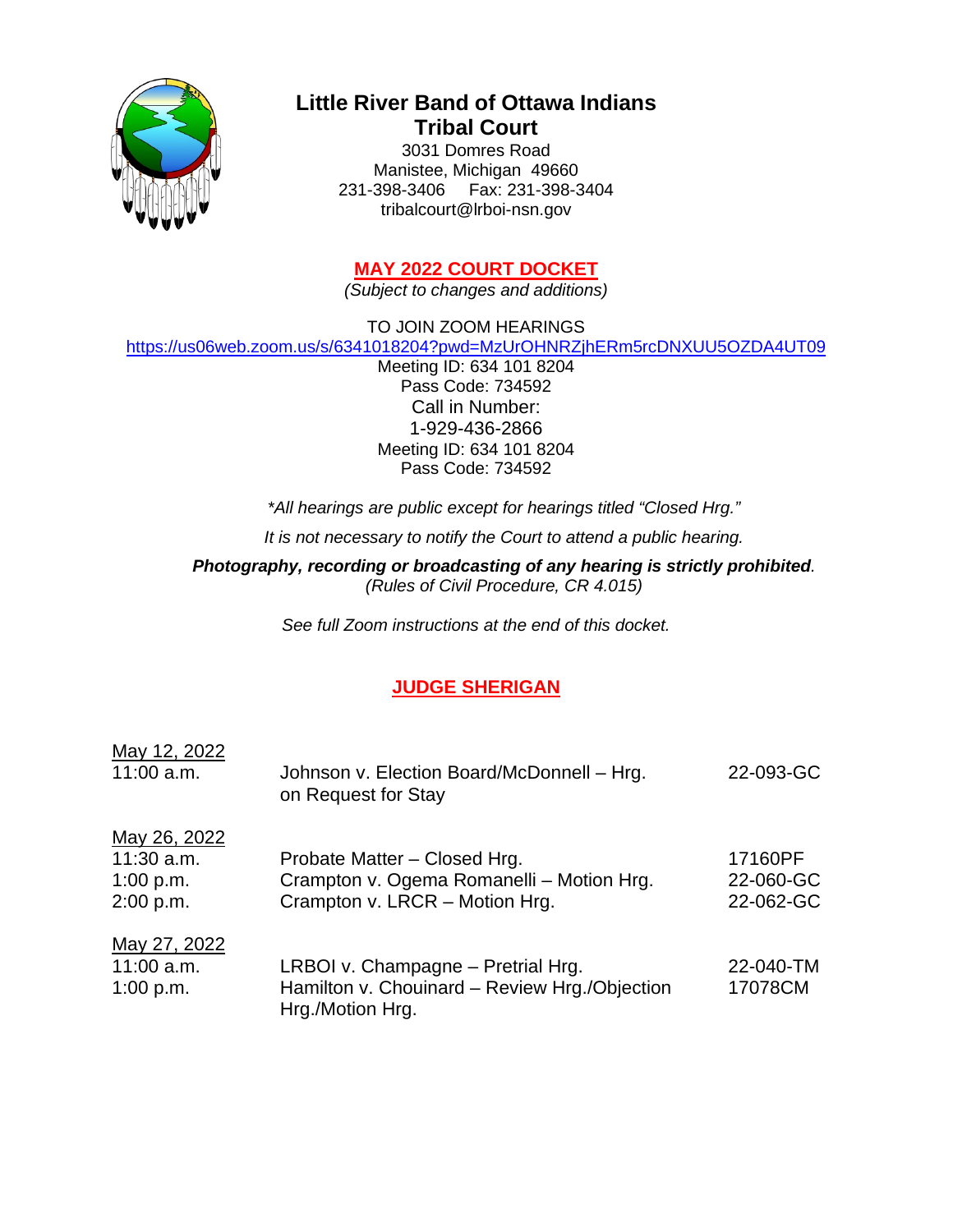### **JUDGE LAPORTE**

| May 3, 2022<br>1:00 p.m.                                  | LRBOI v. Walsh - Hrg. after Arrest                                                                           | 21-601-TM                     |
|-----------------------------------------------------------|--------------------------------------------------------------------------------------------------------------|-------------------------------|
| May 5, 2022<br>1:30 p.m.                                  | LRBOI v. VanAmburg - Review Hrg.                                                                             | 21-513-DV/21-550-DV           |
| May 12, 2022<br>1:00 p.m.<br>2:00 p.m.                    | Moore v. Bottrell – Show Cause Hrg.<br>Kemp v. Kemp - Show Cause Hrg.                                        | 07016DM<br>20121DM            |
| May 13, 2022<br>$10:00$ a.m.                              | LRBOI v. Bunker - Sentencing Hrg.                                                                            | 21-643-TM                     |
| May 24, 2022<br>$10:00$ a.m.<br>$11:00$ a.m.<br>1:30 p.m. | Battice v. Woodard - Show Cause Hrg.<br>Bailey v. Stafford - Review Hrg.<br>Cross v. Chandler - Custody Hrg. | 03076CM<br>17038DM<br>19254DP |

#### **APPELLATE COURT JUSTICES POPE, DARROW and CRAMPTON**

| <u>May 13, 2022</u> |                                      |           |
|---------------------|--------------------------------------|-----------|
| 1:00 p.m.           | Agosa/Ossiginac v. Ogema Romanelli - | 22-037-AP |
|                     | Oral Arguments, Petition for TRO     |           |

- **Case Type Key:**<br>AA Adult Adoption
- AM Adoption of Minor GA
- 
- 
- 
- Cora Offense/Conservation JC
- CS Child Support JV Juvenile<br>CT Civil Ticket LT Landlord
- 
- DM Divorce with children NC Name Change<br>
DO Divorce w/o children NA Neglect Abuse
- DO Divorce w/o children NA Neglect Abuse Control of the Neglect Abuse Control of the Neglect Abuse Control of the Media DP Probate
- 
- DV Domestic Violence
- 
- EB Election Board Appeal **EXACTER TM** Tribal Misdem<br>
EM Employment Matter **TA** Trust Access
- EM Employment Matter<br>FSJ Foreign Support Jud
- 
- FJ Foreign Judgment<br>GA Gaming Appeal
- 
- AP Appeal and Appeal GC General Civil<br>
CM Custody of Minor CM Guardianship
- CM Custody of Minor GN Guardianship of Incapacitated Adult<br>
CN Conservator CN Guardianship of Minor
- CN Conservator GM Guardianship of Minor<br>
CO Cora Offense/Conservation JC Judicial Complaint
	-
	-
- CT Civil Ticket CT Civil Ticket LT Landlord Tenant<br>
DM Divorce with children CNC Name Change
	-
	-
	-
	- Domestic Paternity<br>
	Domestic Violence<br>
	Domestic Violence<br>
	PP Personal Protection
- EA Enrollment Appeal SA Service Authorization<br>
EB Election Board Appeal SA TM Tribal Misdemeanor
	-
	-
	- Foreign Support Judgment WC Worker's Compensation